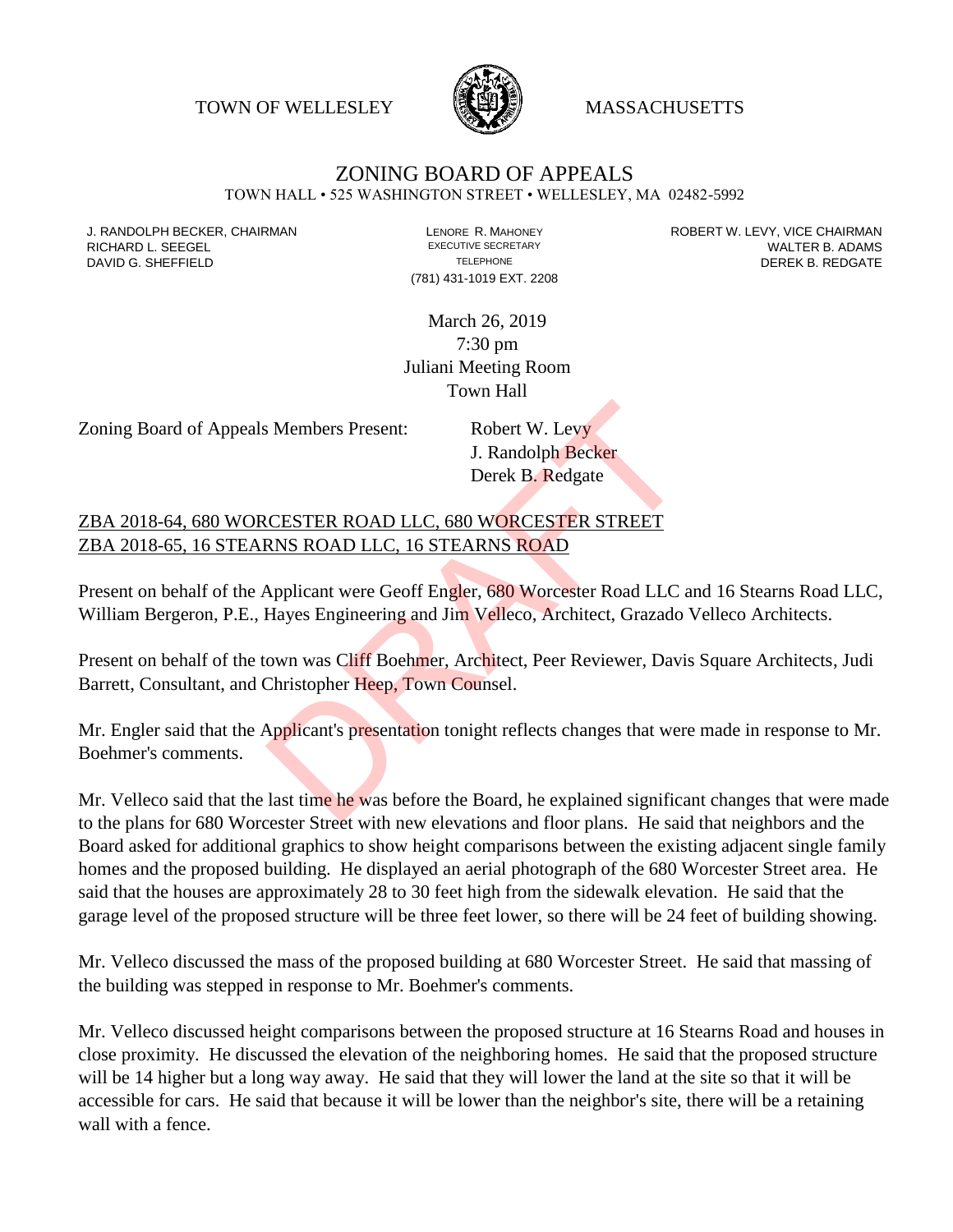Mr. Velleco displayed views of the 680 Worcester Street project from the west and the rear of the building from Stearns Road. Mr. Becker said that a lot of the trees in the google photograph are no longer there. He said that he would like to see the west elevation including the retaining wall. He said that he was not sure if the elevation drawing showing the retaining wall was an accurate representation. Mr. Engler said that the garage and the retaining wall be deep in the site, so they will not be seen from the west. Mr. Becker said that his concern is that there will be a building above grade and a faux stone wall below that, the blocks of which are quite large. He said that will have an impact on the architecture because it will take away from what is up above. Mr. Engler said that there can be ivy or other elements on a retaining wall for visual interest. Mr. Redgate said that the sense of the existing site driving from the west with the retaining wall blocks on it jumps out as being higher. Mr. Engler said that the plans have been engineered and the Applicant is confident that this is the best orientation and grading. Mr. Bergeron described the design of the retaining wall. Mr. Becker said that his preference is to see something that looks softer than a stone wall. Mr. Velleco said that there are options for different textures of the stone wall and vegetation. He said that the difference in grade occurs approximately 30 feet back from the road and you should only be able to see the guard rail coming from the west.

Mr. Boehmer said that the letter that he wrote in February was based on drawings from July. He said that most of the issues about the massing of the building at 680 Worcester Street have been addressed. He said a list in his letter of exhibits that are normal for design and construction are still outstanding. He said that, in addition to issues with massing, he was concerned about part of the building sitting on an easement and an exterior deck that was close to the neighbor on Stearns Road. He said that his focus is the impact on the neighbors. He said that the plans that were submitted at the end of January seem to address most of his concerns. e letter that he wrote in February was based on drawings<br>the massing of the building at 680 Worcester Street have<br>s that are normal for design and construction are still out<br>assing, he was concerned about part of the build

Mr. Boehmer said that it will be important to see plans about the retaining wall. He said that the wall does need to be there to make the site work. He said that moving the building further to the east would create issues with the neighbor. He said that there could be softening of the look of the wall through landscaping. He said that there is a broader plantable area northwest of site before the curb cut.

Mr. Boehmer discussed the lack of windows on the tower at the western side of the building. Mr. Engler said that will be addressed.

Mr. Boehmer said that moving the public space to the northwest corner was a good idea because it will have no impact on neighbors and adds visual interest on the top floor.

Mr. Boehmer said that the building would benefit with more of a setback from the street. Mr. Engler said that this is now seven months into the hearing process and the engineering and location of the building have gone through meticulous review.

Mr. Boehmer said that, given that the site is on Route 9, there is a variety of buildings, some of which are tall. He said that he did not have an issue with the height on the west side. He said that the top floor needs more work, maybe a minor setback on the eastern end of the building, change in glazing or stronger banding. He said that the change in color and materials and screening of parking works. –

Mr. Boehmer said that Route 9 is a wide road and is more accommodating of styles of architecture.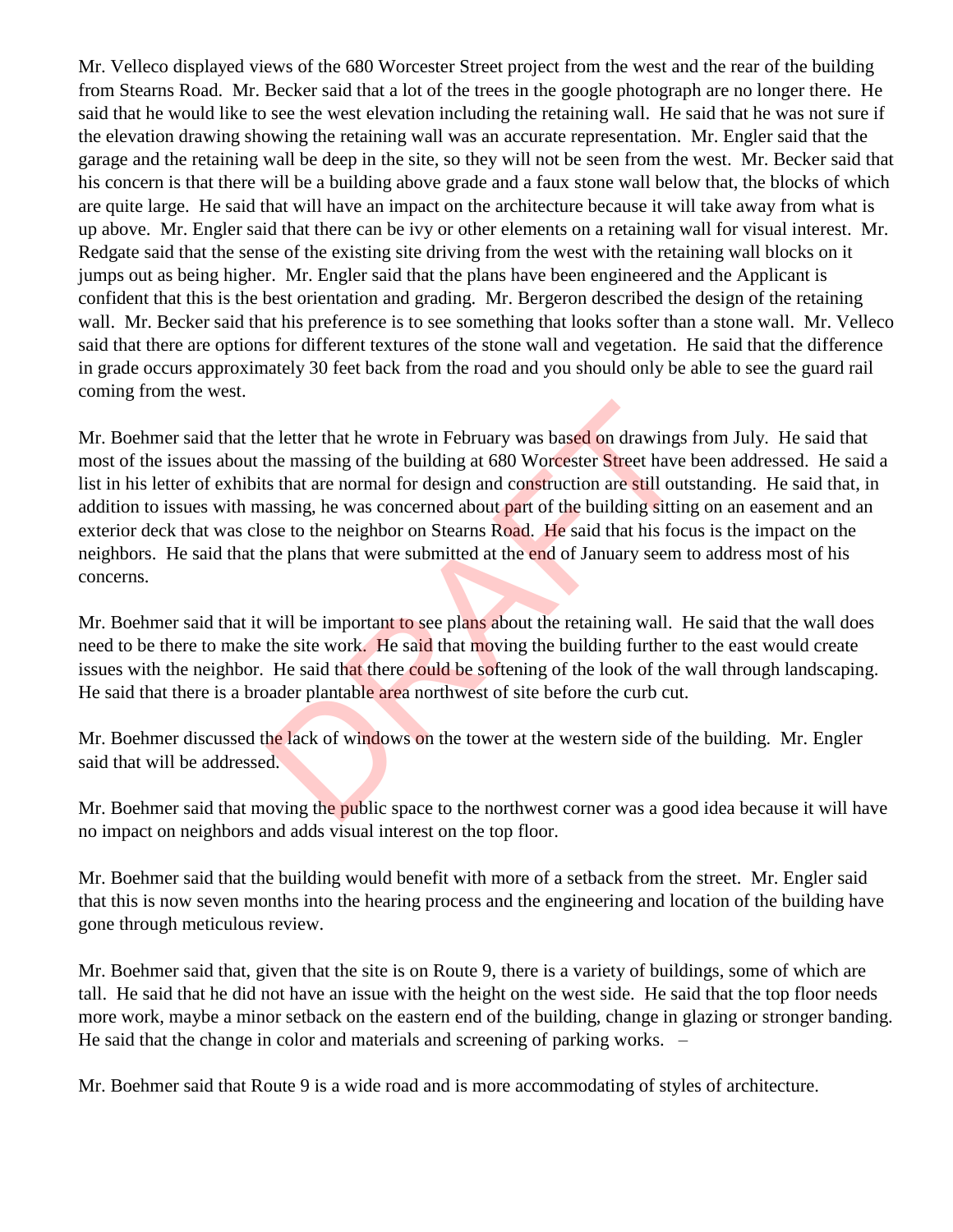Mr. Levy asked Mr. Boehmer if he had any remaining concerns or comments. Mr. Engler discussed having Mr. Boehmer review the plans for architectural details once they are more advanced. He said that the plans that are before the Board are not and do not need to be construction level plans.

Mr. Becker said that the Board needs to understand the push points so that they can be considered when writing conditions.

Mr. Redgate said that the project started out with a four story rectangular building that has been changed to a stepping effect with a new floor. He asked Mr. Boehmer if that is architecturally acceptable versus a way to maintain the density or number of units. Mr. Boehmer said that he did not have an issue with the west end being taller than the east end because of where it sits, the width of the road, and it being on the far end of the building with less impact on the neighbors to the east. He said that he did not have an issue with the massing of the building.

Mr. Levy asked if there are any other tall buildings on the inbound side of Route 9. Mr. Engler said that there is a condominium building up on a hill. Mr. Becker said that was an existing nursing home that was converted into condominiums under a Chapter 40B project. He said that there may be some taller buildings in the Wellesley Office Park.

Ms. Barrett asked Mr. Boehmer to comment on the face of the building from Stearns Road. Mr. Boehmer said that it appears to be simple clapboards and does not have the level of detail as the north face. He said that it probably would benefit with more detail around the windows. He said that he did not have an issue with the massing. He said that it will benefit from more landscape. He suggested adding some smaller scale elements to break the horizontal lines. Ms. Barrett said that her concern is that the building has two public faces, one facing Route 9 and the other facing the neighborhood. Mr. Boehmer said that the elevation facing the neighborhood could use further study. Mr. Levy asked Mr. Boehmer if he thought that any changes could be handled with conditions. Mr. Boehmer said that he was open to the ongoing review that Mr. Engler suggested. building up on a hill. Mr. Becker said that was an existing<br>iums under a Chapter 40B project. He said that there ma<br>ark.<br>behmer to comment on the face of the building from Stea<br>simple clapboards and does not have the level

Mr. Boehmer said that it should be insured that the mechanical equipment is adequately screened. Mr. Heep said that the Board can insert a condition to require that.

Mr. Levy asked Mr. Boehmer if he was concerned that this might be the tallest building on Route. Mr. Boehmer said that there is a large commercial building to the west. He said that this is a transitional site.

Mr. Boehmer discussed the 16 Stearns Road project. He discussed the step down from the immediate neighbor, breaking up the massing with conventional forms that are consistent with the neighborhood, and placement of the L shaped building moving the massing as far away from neighbors as possible for a building this size. He said that it fits quite well. He said that there was an issue with the previous plans regarding the entrance to the parking garage but that was addressed and did not have a big architectural impact. He discussed headlight impact on the neighbors, grade change, and lack of broad strip of planting. Mr. Engler said that there will be a six foot fence on top of the wall.

Mr. Boehmer discussed the perspective view from the ball field and significant change in character from the Stearns Road side to the park side. He said that the uphill side was scaled with gables and elements to fit in with the neighborhood but you could not do that on the downhill back side. He said that the back side has some bays with gables, protruding decks, and banding but the drawings do not reflect that depth of the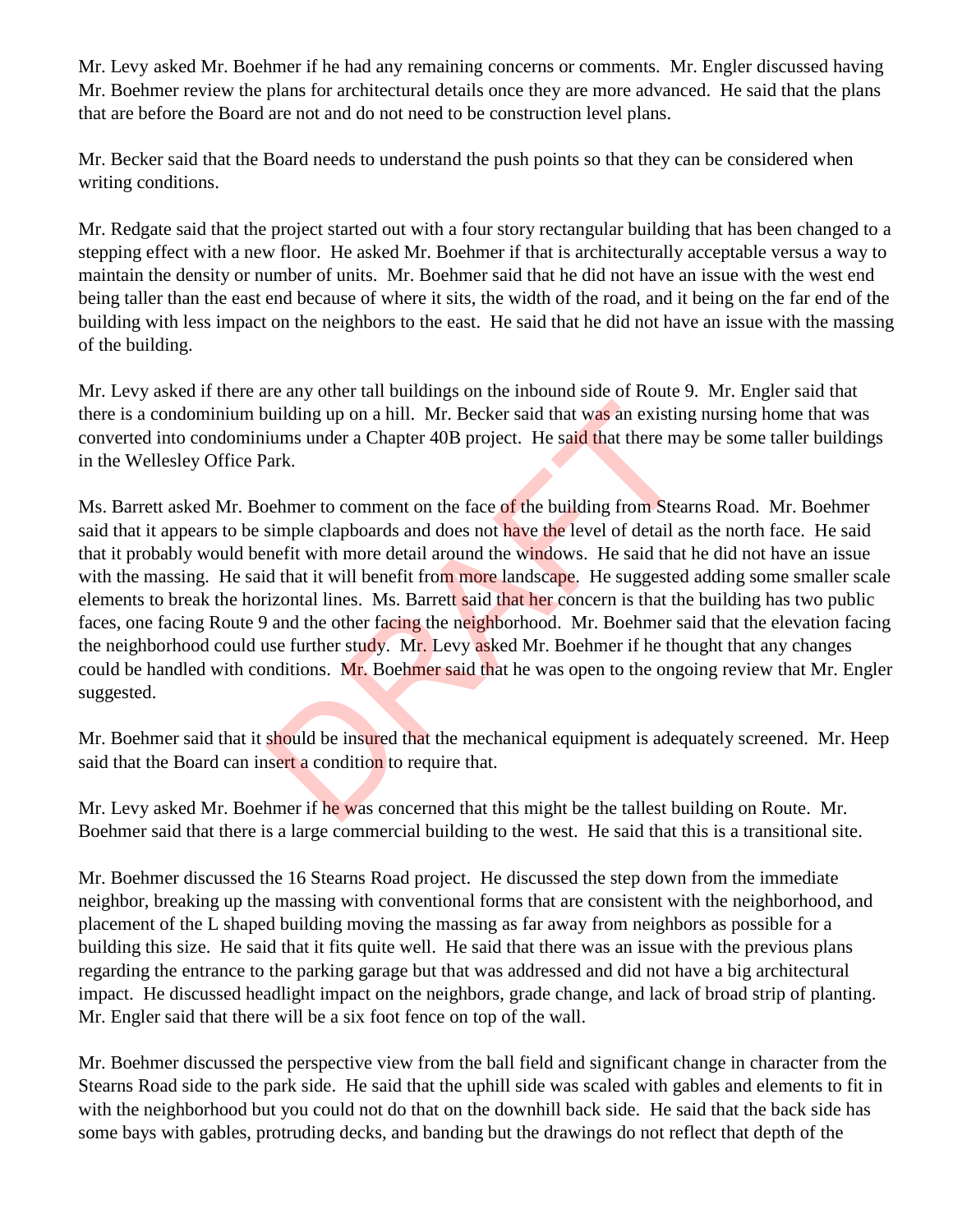building. He said that he was not concerned that it will be a two faced building or with the scale of the building. He said that varying the color scheme could help to emphasize what is already there.

Mr. Boehmer discussed impact to the neighborhood and change of Stearns Road. He said that there are eight existing homes on the street and this will be 24 units, which is three times the density of the street at the end of the street. He said that Stearns Road could benefit from improvements to the street itself. He discussed the possibility of further studies to address Stearns Road in the future. He talked about shared street environments. Mr. Engler said that there was exhaustive study done by traffic engineers and the neighbors have made it clear that they do not want changes to Stearns Road. Mr. Becker said that there will be pedestrians and vehicular traffic on a street that did not anticipate this volume. He said that the street will change if the building is in place. Ms. Barrett discussed concerns about accommodating multiple users of the street and public space.

Mr. Becker asked about the drainage on the ground floor of 680 Worcester Street. He said that there is a split system and the drainage under the building goes to floor drains and the sanitary sewer system and rainwater that falls outside of the building goes to two recharge basins, as well as the roof.

Mr. Becker discussed parking ratios. He said that there were six spaces counted for each of the stackers with no empty space. Mr. Bergeron discussed assigning spaces on the stackers and how the stacker system will function.

Mr. Becker said that the Stearns Road side of building at 680 Worcester Street will be very open where cars can park over the drainage system and there is nothing to block headlights to Stearns Road. Mr. Engler said that the Applicant would be comfortable with a condition to address that.

Mr. Becker asked about access to the property manager. Mr. Engler said that the property will be too small to have on-site maintenance but there will be 24/7 call system.

Pete Buhler, 10 Stearns Road, said that he disagrees with Mr. Boehmer's assessment that the proposed architecture fits in well with the neighborhood. He said that the proposed structure looks nothing like the houses around it that were built in the 1930's. He said that massing is the biggest issue for both of the projects. He said that there will be a lot of impervious cover going downward into wetlands. He said that the proposed structure at 680 Worcester Street will be the tallest building and lacks the frontage of other buildings on Route 9. He discussed putting up a wall between 16 and 10 Stearns Road will change the dynamic of the open air at the front of the home. He said that the neighbors do not wish for any change to the neighborhood. He said that they are in favor of having affordable housing in the neighborhood but want it to be done safely. He discussed current safety issues with no sidewalks on Stearns Road. He discussed stormwater going into the wetlands, radon mitigation, results of the Shadow Study, and more clarity on construction of the retaining wall. le of the building goes to two recharge basins, as well as<br>king ratios. He said that there were six spaces counted f<br>geron discussed assigning spaces on the stackers and ho<br>Stearns Road side of building at 680 Worcester St

Scott Fraser, 4 Stearns Road, said that he appreciated Mr. Boehmer's comments about turning Stearns Road into the driveway for the project and Ms. Barrett's comments about the quality of the public space. He said that the Applicant seems to be driving a major change to the public space with consultation with the neighbors. He said that a lot of effort has been made to mitigate the problems with the sites but scale has not been discussed. He said that it does not have to be as big as it is proposed to be and reducing the size would eliminate or reduce associated problems. He questioned whether the projects need to be that big to make a reasonable profit.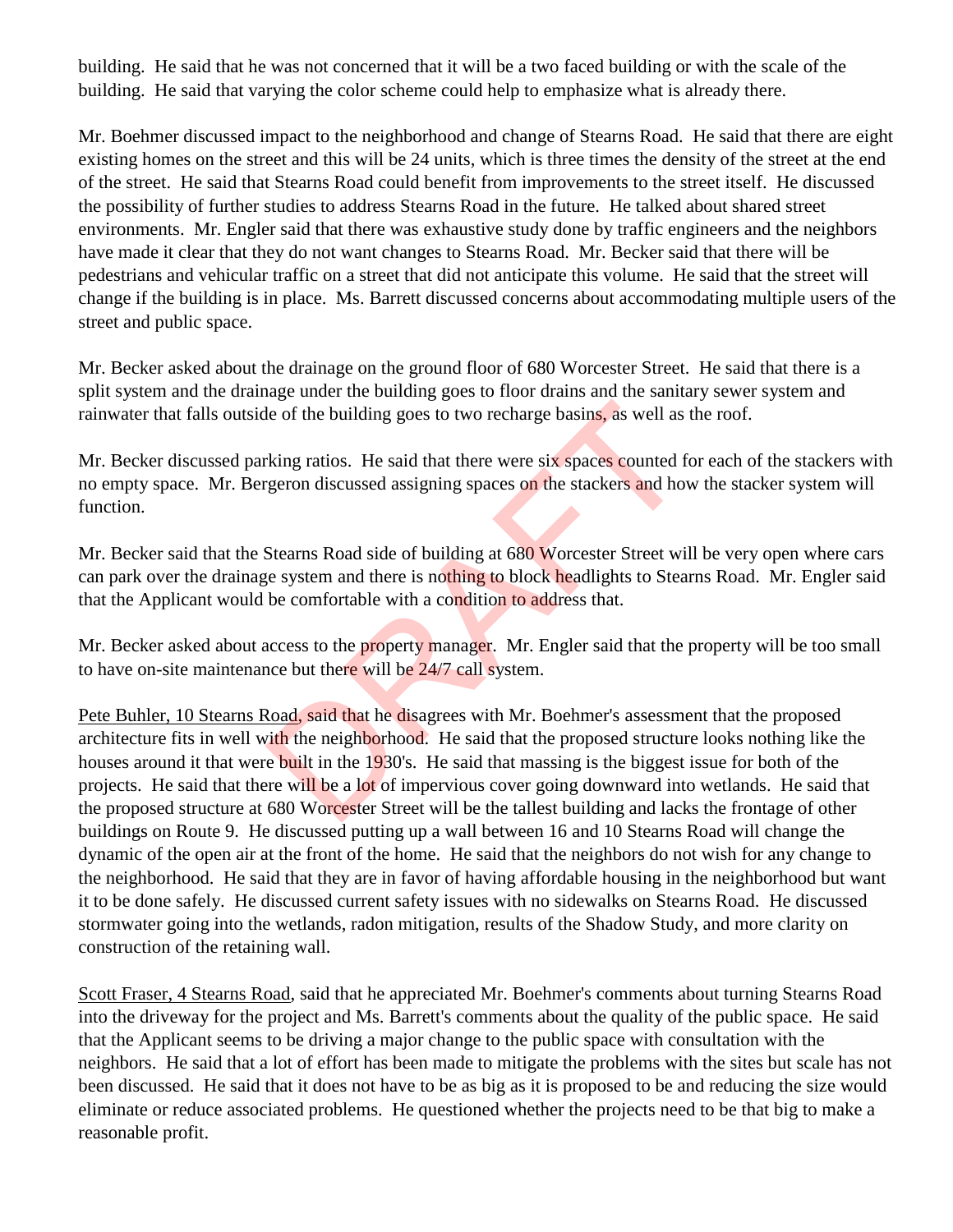Mr. Buhler said that they did have a meeting with Mr. Engler and his client during the eligibility process because they were denied eligibility for both of the properties the first time around. He said that they complained about the lack of interaction with the neighborhood and Mr. Engler and his client were told that they would not get site eligibility for the two projects unless he had a meeting with the neighbors, which did take place. He said that he later met with Mr. Derenzo for a brief conversation.

Mr. Buhler said that Stearns Road goes from 24 feet down to 21 feet wide. He said that the neighbors looked at the kind of truck that would be needed to remove bedrock and they are at least 10 feet wide. He said that they would have to stop on Route 9 for one to get out and one to get in. He encouraged the Board members to come back to the neighborhood and drive the streets. He said that 25 trucks will be removing  $350,000 +$ cubic feet of earth.

Mr. Levy said that the Board always encourages applicants to speak with the neighbors. He said that all of the Board's interactions with the developer have been in a public forum which the public has been a part of.

Vincent Starck, 6 Stearns Road, displayed the rendering of the building as seen from Route 9, heading west. He said that there is one floor that should not be there. He said that it would not look as awkward and out of place as it does in the rendering. He said that he appreciated the work that was done to stage the floors but without the floor the building would be more in line with other buildings in the vicinity. He said that the rendering of the view of the building from the west on Route 9 was taken from above, not at street level. He discussed the façades of the building at 680 Worcester Street and their orientation. He said that if this building is supposed to integrate into the neighborhood, the focus should be on the side that faces the neighborhood, not the side that faces a four lane highway. **Example 16** Should not be the rendering of the building as seen frequention that should not be there. He said that it would not leadering. He said that he appreciated the work that was doting would be more in line with ot

Mr. Starck discussed the height difference between the house on Stearns Road and the new building at 16 Stearns. He asked about reducing the height of the building by building it at street level. Mr. Bergeron said that it would be in the water table, there would be more blasting, stormwater management may not work, the garage floor would not work, and would not work with sewer because the garage drains have to go to the sewer.

Mr. Starck asked if a road from Route 9 to the new building has been considered. He said that it could alleviate a lot of the concerns about traffic on Route 9.

Brian Nichols, 676 Worcester Street, asked for confirmation of who owns a parcel of land shown on the aerial photograph.

Mr. Heep discussed the two letters that were submitted today by DPW Engineering for the two projects. Mr. Engler said that some DPW's comments discuss issues that have already been addressed. He discussed the status of the items listed in the DPW letters.

Mr. Becker asked about the controlling factor for width and location of the S curve as it goes into the building. Mr. Bergeron said that it was kept at 20 feet to allow for more landscaping. He said that they have shown VHB that an SU40 vehicle can maneuver the space. He said that Mr. Nagy reviewed it as well.

Mr. Bergeron addressed a DPW about looping the water main. He said that Fire Flow tests show that they do not need to do that. Mr. Engler said that the test was submitted for the record. Mr. Heep said that DPW was continuing to request that the water main be extended to the end of Stearns Road for future looping through the Sprague School parking lot. Mr. Bergeron said that there is no benefit to putting in 100 feet of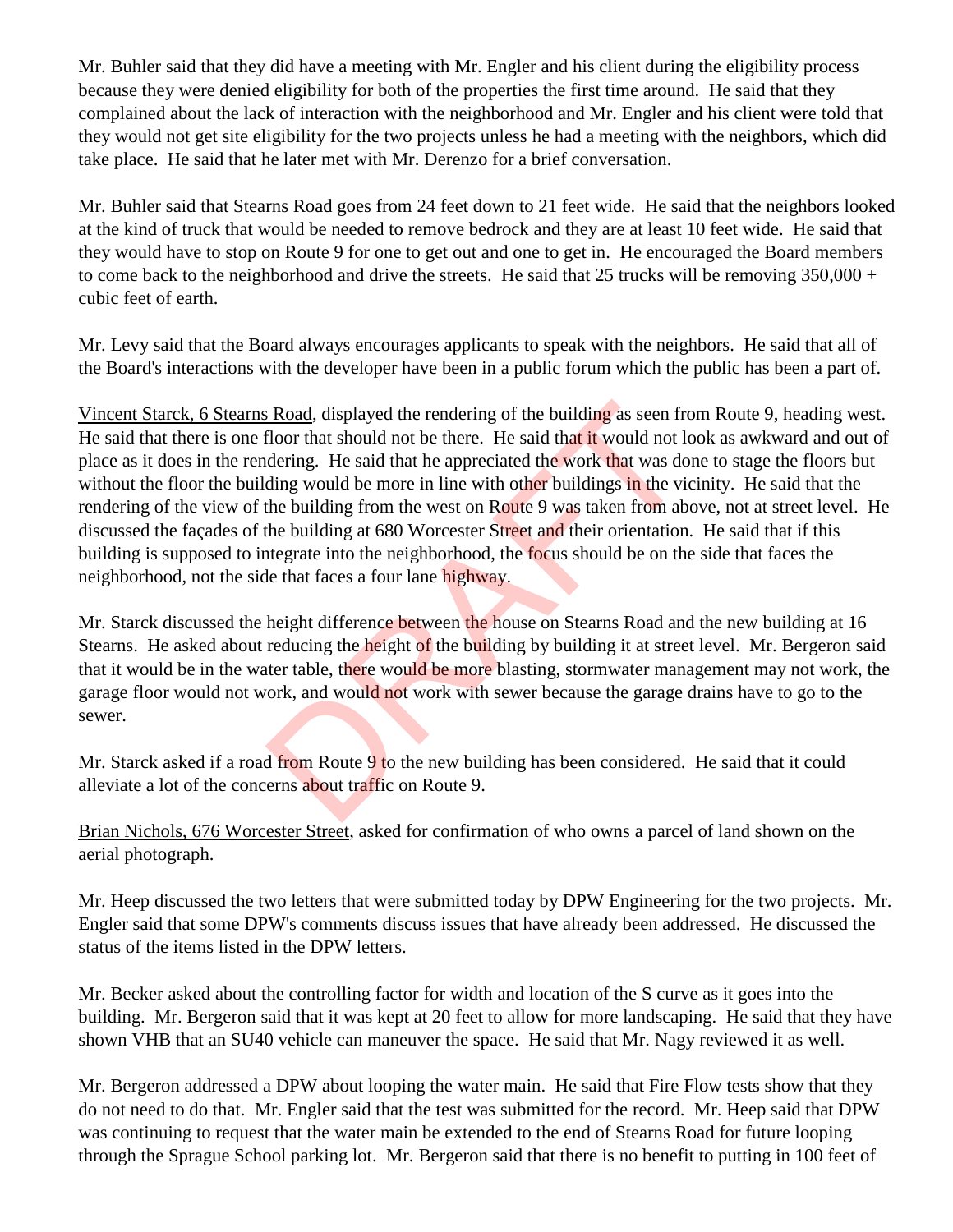water main in a dead end road. Mr. Redgate asked that the Applicant respond to the requests in writing so that the Board can see which things the Applicant is willing to do or not.

Mr. Engler read the DPW comments for 680 Worcester Street.

Mr. Bergeron responded to the DPW comment about the foundation, saying that the Applicant will make sure that the footings will be outside of the easement. He said that neither of the projects will be in the groundwater. He discussed capacity for sewer main and peak flow. He said that they offered to do televising, sealing and getting better access. He said that easement access is from Francis Road. Mr. Becker said that the plans show tapping into the line at a place that is closer to eastern lot line than the current end of the pipe. He asked if there has been an agree with DPW about what happens with the piece of pipe that will be abandoned. Mr. Bergeron said that he spoke with DPW and they do not have a problem with removing the pieces to get closer to the lot line to get it further away from the building footprint. He said that the issue was the procedure that the Applicant would have to go through if he wanted to abandon the easement, which is not what is currently proposed. He said that DPW believes that it is asbestos cement pipe and there are construction conditions that have to be met.

Mr. Redgate said that the DPW letter talked about the municipal standard of 8 inch PVC sewer line. Mr. Bergeron said that is the standard if it is new construction. Mr. Redgate said that because of the use of the building as a commercial property, it would fall into a higher standard. Mr. Bergeron said that there is probably a couple of miles of 6 inch sewer line in the town. He said that there is not a program to replace them. He said that it is not a capacity issue. He said that disruption to backyards in a 20 foot tight easement with tree growth is not a preference. The standard of 8 increases the municipal standard of 8 increases that the municipal standard of 8 increases of 6 inch sewer line in the town. He said that there is 1 ot a capacity issue. He said that disruption to backyar

Mr. Bergeron said that there are no wetlands on or adjacent to the site. He said that they will not be seeking any waivers under the local bylaw.

Ms. Barrett asked if the Board has enough information to act on the waivers. She said that waivers are typically reviewed at a public meeting. Mr. Engler said that it was the Applicant's intent was to close the public hearing tonight. He discussed scheduling another public hearing to respond to engineering comments, provide more information on the retaining wall and discuss waivers.

Mr. Levy asked that the Applicant submit the latest list of waivers.

Mr. Redgate said that he would like to see conclusions from the Town's three peer reviewers. He said that it would be helpful for the Board to know what the Applicant is agreeing to do, what he is not agreeing to do, and why.

Mr. Becker discussed holding a working session before the next hearing.

Ms. Barrett said that consideration of design and its relation to public use of space is important and is a valid discussion for Chapter 40B projects.

Mr. Engler said that the hearing would be extended to April 23, 2019.

Mr. Redgate moved, Mr. Becker seconded the motion, and the Board voted unanimously to continue the hearing to April 23, 2019.